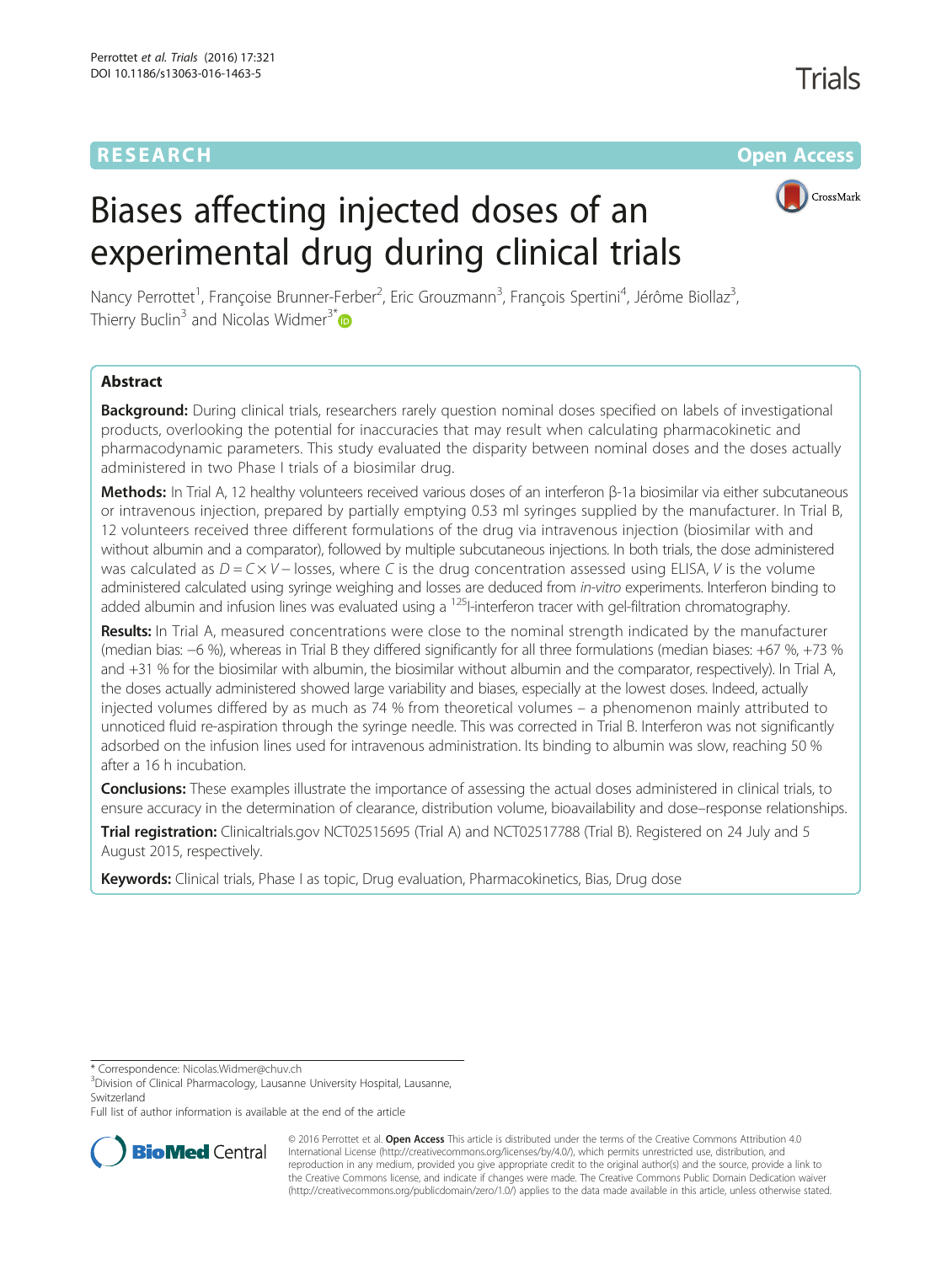#### Background

Over the past few decades, the assessment of a new drug's pharmacokinetic properties has become a recognized prerequisite for its rational use in therapy. Pharmacokinetic and pharmacodynamic factors are now understood to be among the commonest explanations of undesired variability in drug response. However, a literature review revealed a striking contrast between the great attention devoted to analytical methods and the mathematical modelling of pharmacokinetic data in clinical trials, and the lack of care paid to the pharmaceutical aspects of drug administration [[1](#page-6-0)]. Many clinical researchers simply assume that the dose is the nominal amount declared on the drug's label, overlooking noticeable biases that inaccuracies may introduce in the assessment of pharmacokinetic parameters [\[1\]](#page-6-0). For example, calculation of clearance (CL) depends directly on the dose:

$$
CL = \frac{D}{AUC}
$$

where D is the dose and AUC the area under the plasma concentration-time curve.

We have previously proposed six criteria with which to identify clinical trials that might be especially at risk of an error when measuring drug concentrations in body fluids (Table 1) [\[1](#page-6-0)]. A retrospective literature analysis of 193 articles showed that about one quarter of clinical trials met at least three of these criteria, indicating a clear need for more accurate assessments of the doses administered to subjects. However, only 5 % (9/193) mentioned any type of verification of the actual dose administered [[1\]](#page-6-0). Indeed, accurate determination of administered doses is rarely, if at all, included in current trial procedures.

In a medical care context, such issues may have clinical consequences, and unexpected discrepancies between the expected and measured concentrations in drug infusions are not exceptional [\[2](#page-6-0)–[5\]](#page-6-0). Until now, to the best of our knowledge, this topic has never been assessed in the context of a clinical trial for biological drugs, whether original or biosimilar.

This investigation thus aimed to evaluate, pragmatically, the biases related to inaccuracies in the dosing of a new biosimilar drug, administered during two Phase I trials.

Table 1 Criteria for identifying clinical trials that may benefit from accurate determination of doses administered

- 1 Studies to determine a drug's absolute clearance or volume parameters
- 2 Studies in which a drug is administered intravenously
- 3 Studies using a drug not manufactured according to industrial standards
- 4 Studies on peptides, proteins or other complex biological agents
- 5 Studies using immunologically based analytical methods
- 6 Studies using a parallel-group design, with qualitatively different treatments administered to each group

#### **Methods**

We performed our pharmaceutical evaluations during two Phase I clinical studies (Trials A and B). Both were randomized trials of a crossover design comparing various injection routes, dose levels and formulations of interferon β-1a. The investigations were double-blinded for dose but not for route. The trials' objectives were to assess the pharmacokinetic and pharmacodynamic profiles of the new biosimilar drug (including linearity and absolute bioavailability), compare the biosimilar drug with the original drug brand and investigate the possible influence of albumin added to the formulation. All participants gave informed consent in accordance with the principles of the Declaration of Helsinki. The study protocols, informed consent forms and related documents were approved by the Human Research Ethics Committee of the Canton Vaud (Lausanne, Switzerland) and by the Swiss Agency for Therapeutic Products (Swissmedic, Bern, Switzerland).

#### Trial design

In Trial A, 12 healthy volunteers received single doses, either subcutaneously (1.5, 3.0, 6.0 or 12.0 MIU) or intravenously (0.5, 1.0, 2.0 or 4.0 MIU), of a biosimilar interferon β-1a devoid of human serum albumin (HSA) (Biferonex® HSA-free, manufactured by Rentschler Biotechnologie GmbH, Laupheim, Germany, on behalf of BioPartners, Baar, Switzerland). In Trial B, 12 other volunteers received three different formulations of the drug in crossover by slow intravenous injection (the biosimilar drug devoid of albumin [Biferonex<sup>®</sup> HSA-free], the biosimilar drug with added albumin [Biferonex® + HSA] and the original comparator [Rebif®, Merck Serono, Geneva, Switzerland]). Subsequently, over 8 days and in parallel, these volunteers received subcutaneous injections every second day, of either Biferonex® HSA-free or Rebif®.

#### Study drugs

In both trials, the manufacturer supplied biosimilar Biferonex® as an aqueous isotonic buffered solution of interferon β-1a 6.0 MIU/0.53 ml (overfill of 0.03 ml), stabilized with methionine  $(pH = 6.8)$ . The pre-filled sterile syringes were equipped with a sealed needle and a protective sheath, ready for subcutaneous injection. This was the planned form for commercialization. In Trial B, the comparator solution (Rebif®) was provided in prefilled sterile syringes of 6.0 MIU/0.50 ml, ready for subcutaneous administration.

#### Dose preparation

In Trial A, a wide range of nominal doses (0.5 to 12.0 MIU) was administered to assess the pharmacokinetic and pharmacodynamic dose proportionalities. As the manufacturer only provided syringes of 6.0 MIU/0.53 ml, the nominal doses were prepared by partially emptying the syringes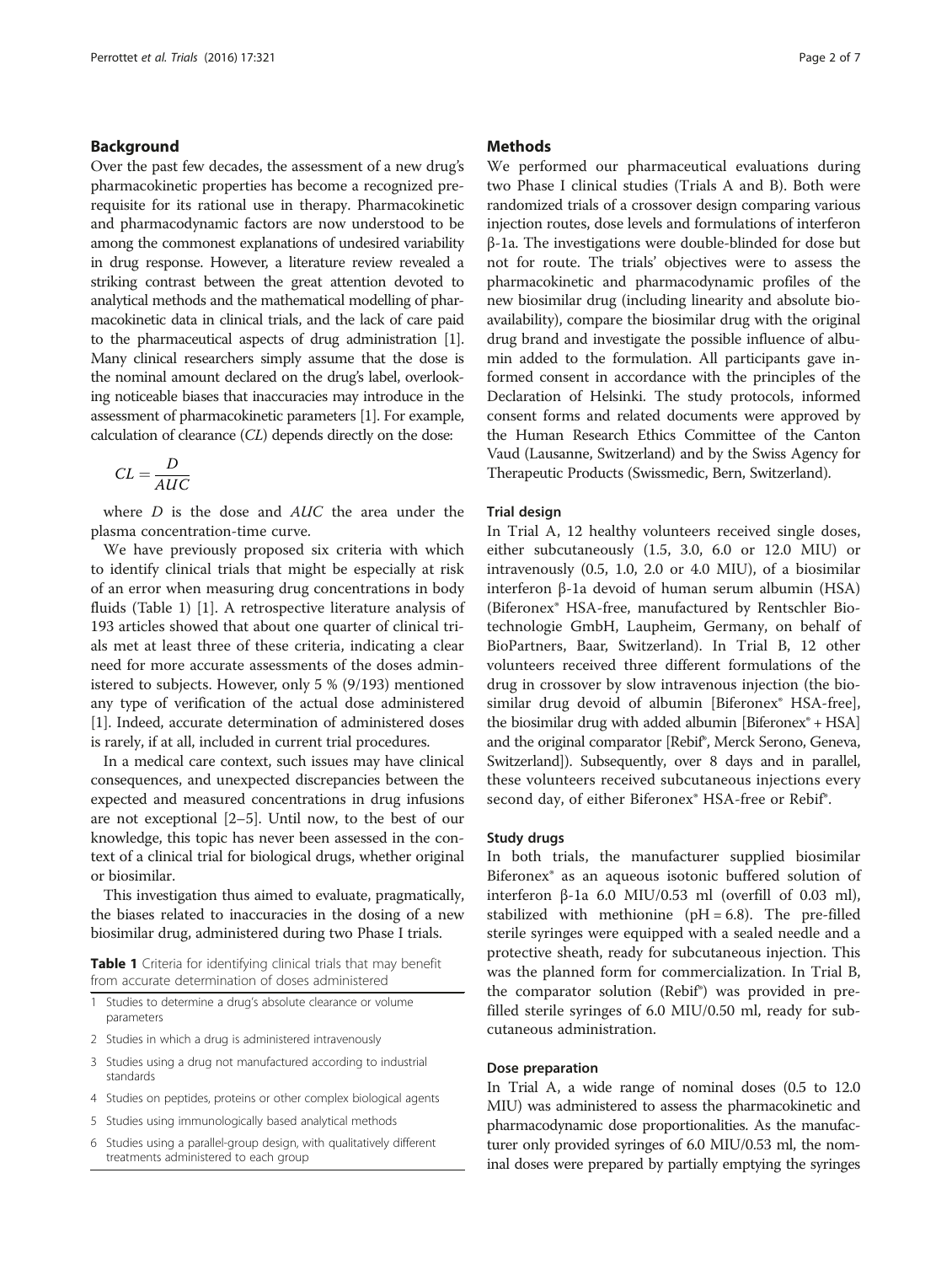<span id="page-2-0"></span>by drop count. The manufacturer had previously checked that 12 pre-filled syringes delivered a mean (± standard deviation) of  $102 \pm 4$  drops when held vertically (i.e. 1.2 MIU/ 0.1 ml or 58,824 U/drop). This information allowed us to make an on-the-spot calculation of the number of drops to be removed in order to obtain the target doses.

In Trial B, the dose administered was always 18.0 MIU, corresponding to three 6.0 MIU pre-filled syringes for both Biferonex® HSA-free and Rebif®. For the preparation of Biferonex® + HSA solutions, the contents of three syringes were added to a sterile 5.0 ml glass vial containing 1.6 ml of HSA solution at 30 mg/ml. The preparation was stirred gently to ensure a homogenous mixture without foam formation and left in the vial at room temperature to enable the formation of a stable albumin-interferon complex. Finally, the available volume was aspired from the vial using a 5 ml syringe (subsequently protected by a needle sheath).

#### Dose accuracy assessment

In both trials, the actual dose administered was calculated as:

$$
D = C \times V \text{-losses}
$$

where  $C$  is the solution's concentration,  $V$  the solution's volume and 'losses' represents the amount of drug bound to syringes, infusion lines, containers, etc., as evaluated via invitro experiments. Indeed, peptides such as interferon can adsorb onto many types of plastic and glass used for delivery [\[6](#page-6-0), [7\]](#page-6-0), especially in the absence of stabilizing proteins, such as plasma or HSA [\[8](#page-6-0)]. We thus decided to validate both the concentration of drug solutions and the procedures for dose preparation and injection. With this intent, two in-vitro investigations (Experiments 1 and 2) were performed prior to clinical trials A and B. A system was designed to compare the amounts of interferon recovered in an albumin/saline solution after direct delivery (i.e. mimicking subcutaneous injection) versus injection through an infusion line (i.e. mimicking intravenous injection; Fig. 1). Human serum albumin was used to imitate the function of blood and to limit drug adsorption onto the flask. Experiment 1 was performed in triplicate at three dose levels (0.5, 1.0 and 4.0 MIU); Experiment 2 was performed in duplicate at a dose level of 18.0 MIU for the three different formulations (Biferonex® HSA-free, Biferonex® + HSA and Rebif®). Any amounts missing after infusion through the catheter and line, compared with direct delivery, would indicate the existence of an adsorption phenomenon along the infusion line and provide a quantitative estimate of the amount of drug absorbed. Any dose-dependency for this adsorption would be shown using ANOVA on log-transformed values to compare relative losses at the different dose levels. During Experiment 1, the solutions were collected in two sorts



of tube (type I glass vials and polypropylene tubes, Sarstedt®, Nümbrecht, Germany) to exclude any adsorption on the tube walls and to select the best option for the clinical trials – preliminary tests had shown that polystyrene tubes bound interferon β-1a.

The concentration C of interferon β-1a in the solutions used during the trials and in-vitro experiments was assessed using the same immunological assay applied to the clinical pharmacokinetic samples (ELISA kit, Bio-Source®, Carlsbad, NM, USA). The actual concentrations of Biferonex®, as assessed by the manufacturer using its validated cytopathic assay, was 6.9 MIU/0.53 ml for Trial A and Experiment 1, 6.6 MIU/0.53 ml for intravenous preparations in Trial B and Experiment 2 and 5.9 MIU/0.53 ml for subcutaneous preparations in Trial B.

The administered volume V was assessed by systematically weighing all syringes before and after intravenous or subcutaneous administration. To calculate  $V$ , the weight  $(W)$ difference:

$$
\textit{W}_i = \textit{W}_{\text{Before }i} - \textit{W}_{\text{After }i}
$$

was divided by the solution's relative density (0.9983 for Biferonex® HSA-free, 0.9871 for Biferonex® + HSA and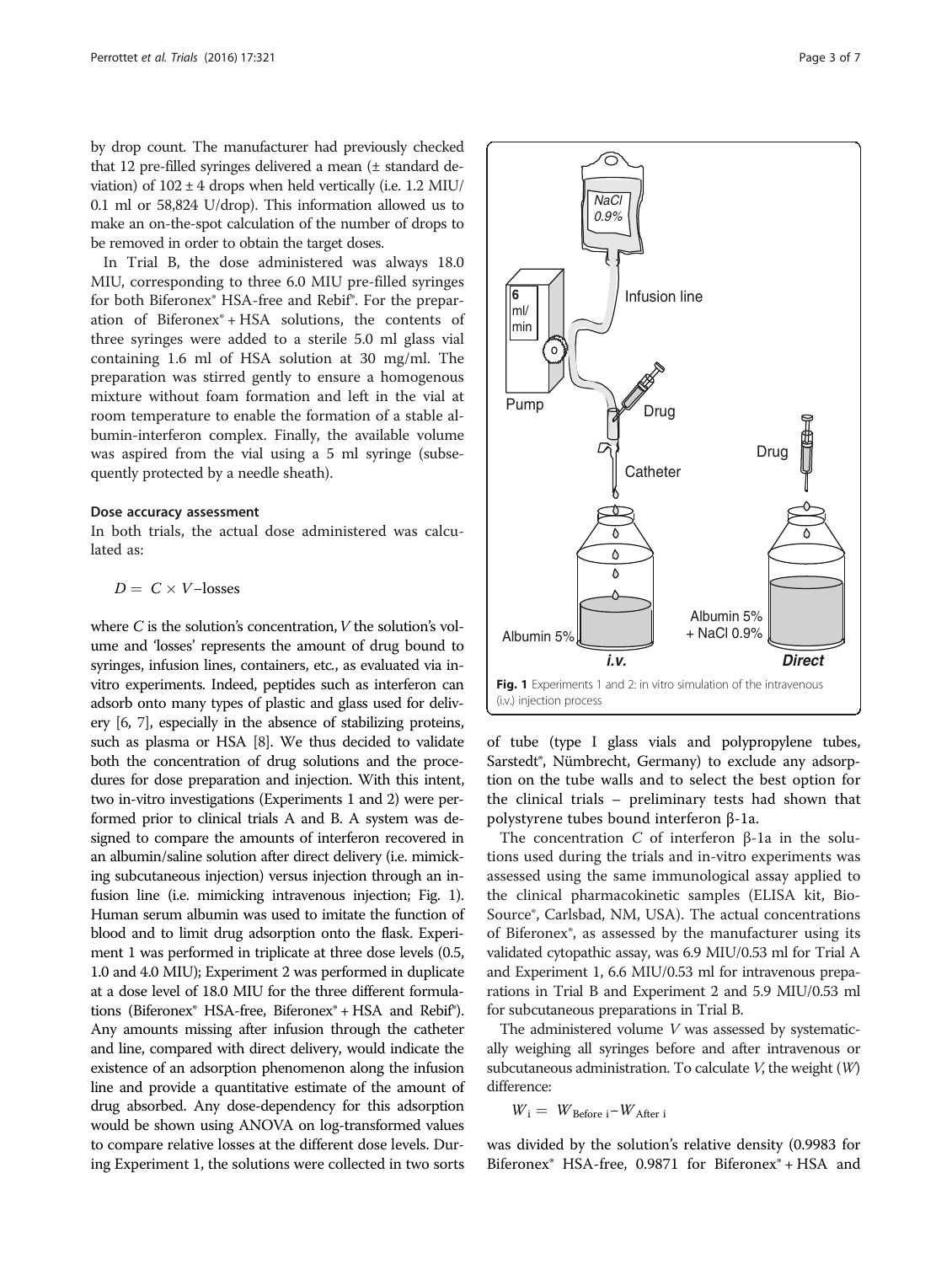0.9950 for Rebif®). Experiments 1 and 2 enabled estimation of the variability of actual doses injected at each dose level. During the clinical trials, the actual weights  $W_i$  injected into volunteers were also compared with the corresponding theoretical weights  $(TW_i)$ , calculated by multiplying the theoretical volume for injection for a given dose by the relative density) to assess the bias and the variability of the doses administered.

#### Profile of drug binding to albumin

Finally, as part of Trial B, a third in-vitro experiment examined whether the binding of HSA to biosimilar interferon β-1a was time-dependent, as a slow binding rate could jeopardize the utility of the resemblance between Biferonex® + HSA and the original comparator, Rebif®. Should biosimilar interferon β-1a remain partly unbound, then it would be more available for binding to target receptors and to subsequent receptor-mediated clearance.

The manufacturer provided an *ad-hoc* solution of the biosimilar drug at a concentration of 0.299 mg/ml (70.3 MIU/ml) in aliquots of 1.67 ml (0.5 mg) containing 4 mM methionine. Interferon β-1a was labelled with <sup>125</sup>I by ANAWA (Wangen, Switzerland) and prepared in lyophilized aliquots of 2.5 μCi, each containing 25 ng of interferon β-1a. The stock solution of interferon β-1a at 70.3 MIU/ml was diluted to prepare a solution of 12 MIU in a volume of 0.53 ml, which was directly added to the vials containing 2.5 μCi of labelled interferon β-1a.

The experiment involved co-incubating  $125$ I-labelled interferon β-1a with HSA at the concentration used for the clinical trial (0.3 %) over different incubation periods (1 h 15 min, 2 h 30 min, 3 h 45 min, 5 h 15 min and 16 h). Rebif® was also used at a concentration of 6.0 MIU in 0.50 ml directly added into a vial containing 2.5 μ Ci of interferon β-1a and incubated for 5 h 15 min and 16 h.

The fraction of interferon β-1a bound to HSA was then separated from the free form using gel-filtration chromatography. With this intent, 25 μl of co-incubation mixture was injected onto a fast protein liquid chromatography column Superose 12 (Pharmacia, Uppsala, Sweden) at a flow rate of 0.6 ml/min using a phosphate buffered saline mobile phase. Fractions were collected every 2 min and

radioactivity was measured using a gamma counter (LKB, Mt Waverley, Australia).

Finally, a dose of  $125$ I-labelled interferon β-1a was injected through the infusion catheter and line (such as in Fig. [1](#page-2-0)) to confirm the findings of Experiments 1 and 2.

### Results

#### Losses during syringe manipulation and intravenous injection

Experiments 1 and 2 both showed that interferon β-1a was not significantly adsorbed on the infusion line and catheter used for intravenous administration, and was only marginally adsorbed to the syringe (see Tables 2 and [3](#page-4-0)). In Experiment 1, no losses were induced by collection in either polypropylene tubes (Sarstedt®) or type 1 glass vials (data not shown).

An injection of  $125$ I-labelled interferon β-1a through the same catheter and line confirmed the recovery of 96 % of the radioactivity, whereas 3.6 % and 0.4 % remained bound to the syringe used for administration and to segments of the line, respectively.

#### Drug solution concentration

In Experiment 1, the concentration experimentally determined using ELISA was remarkably close to the manufacturer's declared value (median relative concentration 94 %, with a range of 47 %, see Table 2). In contrast, the concentrations determined in Experiment 2 differed significantly from the manufacturer's declaration, with a median relative concentration of 168 % (range 12 %) for Biferonex® (with and without HSA), and of 131 % (range 19 %) for Rebif® (Table [3\)](#page-4-0).

#### Dose accuracy

In vitro, for a nominal dose of 0.5 MIU, the median actual dose of Biferonex® HSA-free, assessed using syringe weighing, differed by more than 10 % (although not at higher doses, see Tables 2 and [3\)](#page-4-0). In Experiment 2, for a theoretical level of 18.0 MIU, the median actual doses of Biferonex® + HSA and Rebif® were 16.7 MIU and 18.3 MIU, respectively.

Table 2 Experiment 1: losses after intravenous injection of Biferonex®, relative concentrations and actual doses after direct subcutaneous injection at various dose levels

| Dose level [MIU] (Biferonex® HSA-free) | Losses after intravenous injection |        | Relative concentration<br>(direct subcutaneous injection) |       | Actual dose [MIU]<br>(direct subcutaneous injection) |       |
|----------------------------------------|------------------------------------|--------|-----------------------------------------------------------|-------|------------------------------------------------------|-------|
|                                        | Median                             | Range  | Median                                                    | Range | Median                                               | Range |
| 0.5                                    | $-4.3%$                            | 22.3%  | 93 %                                                      | 34 %  | 0.57                                                 | 0.13  |
| 1.0                                    | $-10.6%$                           | 31.9 % | 115%                                                      | 29 %  | 1.10                                                 | 0.02  |
| 4.0                                    | $-7.3%$                            | 15.6 % | 94 %                                                      | 16 %  | 4.38                                                 | 0.10  |

Losses observed after injection through the infusion line (intravenous) versus direct injection (subcutaneous) of Biferonex® HSA-free at different dose levels. A negative value represents an apparent gain. Relative concentrations are expressed with reference to nominal levels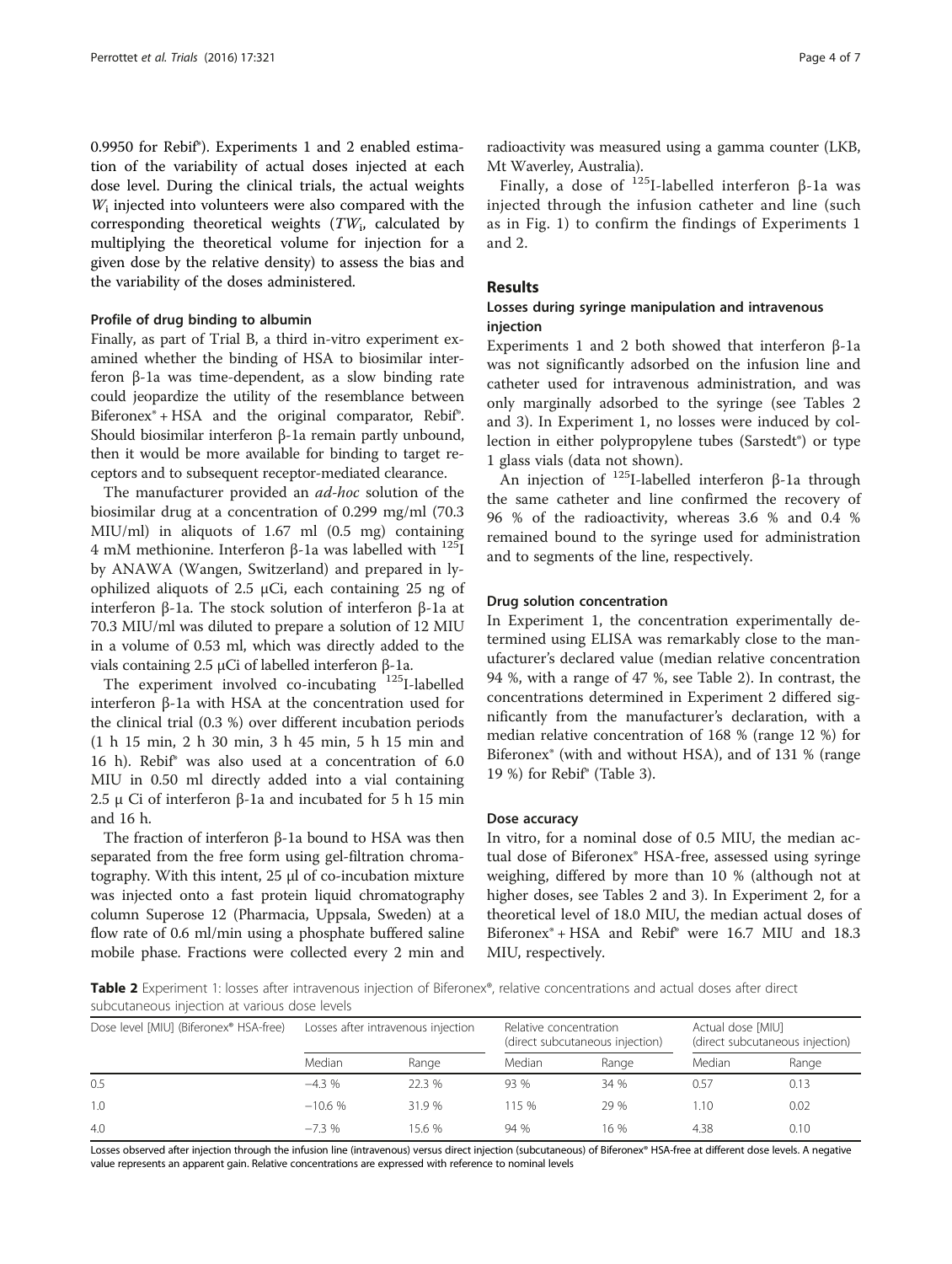| Formulation                     | Losses after intravenous injection |       |        | Relative concentration<br>(direct subcutaneous injection) |        | Actual dose [MIU]<br>(direct subcutaneous injection) |  |
|---------------------------------|------------------------------------|-------|--------|-----------------------------------------------------------|--------|------------------------------------------------------|--|
|                                 | Median                             | Range | Median | Range                                                     | Median | Range                                                |  |
| Biferonex <sup>®</sup> HSA-free | 5.6 %                              | 0.6%  | 167 %  | 3 %                                                       | 18.01  | 0.02                                                 |  |
| $Biferonex^* + HSA$             | 13.6 %                             | 6.5%  | 173 %  | 8 %                                                       | 16.74  | 0.05                                                 |  |
| Rebif®                          | 5.7 %                              | 9.1%  | 131 %  | 19 %                                                      | 18.33  | 0.01                                                 |  |

<span id="page-4-0"></span>Table 3 Experiment 2: losses after intravenous injection, relative concentrations and actual doses after direct subcutaneous injection of different formulations of interferon β-1a

Losses observed after injection through the infusion line (intravenous) versus direct injection (subcutaneous) of three different formulations of interferon β-1a at a dose of 18.0 MIU. Relative concentrations are expressed with reference to nominal levels

In Trial A, the median relative biases in the weight of Biferonex® solution injected into the volunteers ranged from −74 % to +6.1 % (at dose levels of 0.5 and 6.0 MIU, respectively). Median relative biases were typically negative below 4.0 MIU and positive above (Table 4). The median relative biases evaluated during Trial B, using three formulations of interferon β-1a at 18.0 MIU, ranged from −4.2 % to 7.5 % (Table [5\)](#page-5-0).

#### Profile of drug binding to albumin

During Experiment 3, the free form of 125I interferon β-1a in NaCl solution eluted between fractions 36 and 42 in gel-filtration chromatography. Increasing amounts of radioactivity, corresponding to high molecular weight HSA complexed with 125I interferon β-1a, eluted in fractions 6–12 after 1 h 15 min (15 % binding), 2 h 30 min (18 %), 3 h 45 min (20 %), 5 h 15 min (33 %) and 16 h of incubation (46 %). In the presence of Rebif® increasing amounts eluted too after 5 h 15 min (30 % binding) and 16 h of incubation (44 %). The heavier fraction containing radioactivity was confirmed using ELISA as representing immunoreactive interferon β-1a.

#### **Discussion**

This investigation evaluated the different sources of bias that might affect the doses of an experimental parenteral biological drug administered in two Phase I clinical trials.

#### Losses during syringe manipulation and intravenous injection

Experiments 1, 2 and 3 revealed no significant losses of interferon β-1a to syringes and infusion lines in intravenous administration. Nor was interferon β-1a significantly adsorbed onto Sarstedt® polypropylene tubes, which could thus be used throughout the clinical trials and during Experiments 2 and 3.

#### Concentration of the drug solution

The concentration of Biferonex® HSA-free assessed using ELISA in Experiment 1 was in the range of 15 % of the nominal dose, whereas Experiment 2 showed a 68 % excess. This significant discrepancy was unexpected. Indeed, cytopathic assays only reported modest differences between Biferonex® batches (<10 % with 6.6 MIU for Experiment 1 and Trial A; 5.9 MIU for Experiment 2 and Trial B). It is, however, not surprising that similarities revealed by a bioassay do not translate directly into similarities in an immunoassay. Although an exact concentration for the reference formulation Rebif® was lacking (no certificate of analysis was available), our assessment revealed a 31 % excess of ELISA-based concentration with regard to nominal strength.

#### Drug dose accuracy

Experiment 1 revealed some variability in the actual dose administered after 'drop count' preparation and showed this method to be rather inaccurate at lower doses – this

**Table 4** Trial A: bias and variability in the amount of injected Biferonex® at different dose levels

| Dose level [MIU] | TW <sub>i</sub><br>[mq] | W <sub>i</sub><br>[mq] | Median relative bias |         | Route        |
|------------------|-------------------------|------------------------|----------------------|---------|--------------|
|                  |                         |                        | Bias [%]             | Range   |              |
| 0.5              | 41.6                    | 20.8                   | $-73.6%$             | 205.1 % | Intravenous  |
| 1.0              | 83.2                    | 50.5                   | $-51.0%$             | 119.8 % | Intravenous  |
| 1.5              | 124.8                   | 106.5                  | $-15.1%$             | 30.3 %  | Subcutaneous |
| 2.0              | 166.4                   | 154.3                  | $-8.1%$              | 23.9 %  | Intravenous  |
| 3.0              | 249.6                   | 239.7                  | $-5.4%$              | 9.7 %   | Subcutaneous |
| 4.0              | 332.8                   | 326.2                  | $-1.3%$              | 11.8 %  | Intravenous  |
| 6.0              | 499.2                   | 529.1                  | 6.1%                 | 4.0 %   | Subcutaneous |

Biases evaluated during Trial A with Biferonex® HSA-free at each dose level. TW<sub>i</sub> = weight of solution to inject; W<sub>i</sub> = weight actually injected, bias = median of (W<sub>i</sub> - $TW_i$ )/T $W_i$ , with the range covered by individual measures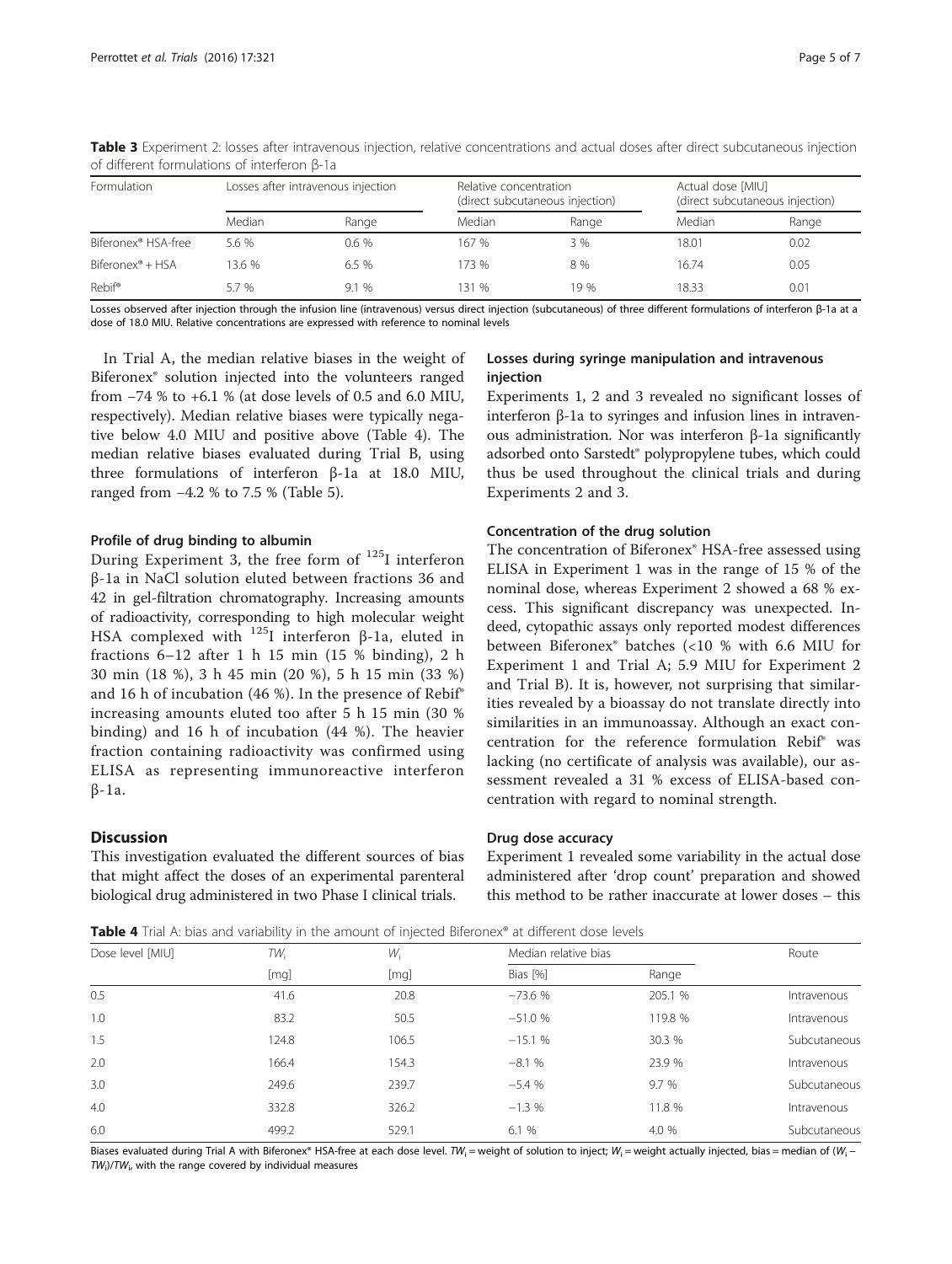| Formulation                     | TW:<br>[mq] | Wi     | Median relative bias |         | Route        |
|---------------------------------|-------------|--------|----------------------|---------|--------------|
|                                 |             | [mq]   | Bias [%]             | Range   |              |
| Biferonex <sup>®</sup> HSA-free | 1497.5      | 1593.9 | 6.8 %                | 2.7%    | Intravenous  |
| Biferonex <sup>®</sup> HSA-free | 1497.5      | 1608.4 | 7.5 %                | 4.8 %   | Subcutaneous |
| Biferonex <sup>®</sup> + HSA    | 3060.0      | 2918.5 | $-4.2%$              | $7.2\%$ | Intravenous  |
| <b>Rebif®</b>                   | 1497.5      | 1538.7 | 2.9 %                | 2.4 %   | Intravenous  |
| <b>Rebif®</b>                   | 1497.5      | 1548.8 | 3.6 %                | 2.9%    | Subcutaneous |

<span id="page-5-0"></span>Table 5 Trial B: biases and variability in the amount of injected formulations of interferon β-1a

Biases evaluated during Trial B with three different formulations at a dose of 18.0 MIU. TW<sub>i</sub> = weight of solution to inject, W<sub>i</sub> = weight actually injected, bias = median of  $(W_i - TW_i)/TW_i$ , with the range covered by individual measures

was despite the fact that this is the manufacturer's proposed method for the preparation of a wide range of nominal doses (0.5 to 6.0 MIU). The use of drop count preparation during clinical Trial A would thus have resulted in an erroneous estimation of the amounts of the drug actually administered, especially compared with the precise measurement of an injected weight of drug solution. Conversely, in Experiment 2, where the entire volume contained in a syringe was injected, the actual doses of Biferonex® (with and without HSA) and of Rebif® were accurate.

A further significant issue was identified regarding inconsistencies between the theoretical weights to be administered  $(TW_i)$ , the product of nominal volume and relative density) and the weights of injected solution actually measured during Trial A  $(W_i)$ . The median bias was systematically negative for doses ranging from 0.5 to 4.0 MIU, but did not exceed the weight of eight drops (42 mg, i.e. 8 % of total syringe volume). At the lowest dose level – 0.5 MIU – administered in this trial, this led to a median relative bias of 74 %, with a huge range of 205 %. Indeed, a thorough examination of the injection procedure revealed that more than 30 mg of aqueous solution could be re-aspired into the syringe from the injection site if no pressure was applied to the piston while removing the needle. This re-aspiration phenomenon is due to the spontaneous re-expansion of the elastic piston in the conic section of the syringe end. During Trial A, our determinations of injected intravenous doses through careful syringe weighing were thus altered by a systematic negative bias resulting from the re-aspiration of a significant volume of saline solution, which mimicked incomplete injections (Fig. 2).

After Trial A, the weight of the re-aspired solution, measured a posteriori in all the intravenous syringes (retained in accordance with the rules of Good Clinical Practice), was systematically determined and subtracted from the weight initially determined after injection  $(W_i)$ . This unexpected finding and its ensuing correction allowed precise doses administered to volunteers to be determined. Conversely, the residual weights quantified in the subcutaneous syringes in Trial A were deemed to



Fig. 2 Saline solution re-aspiration after intravenous injection through the infusion line